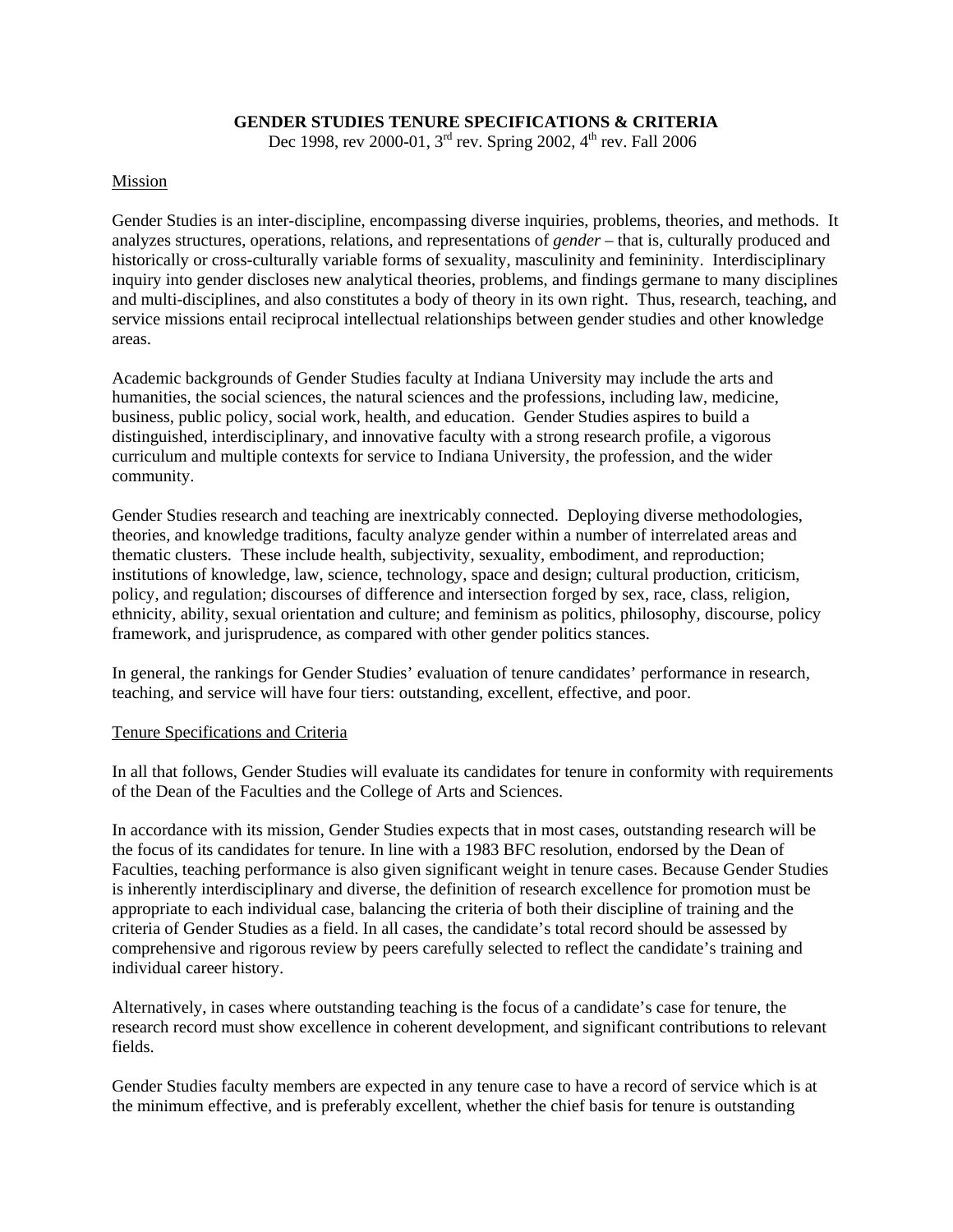research or teaching. In the extremely rare case of tenure sought on the ground of outstanding service, Gender Studies would expect to see the level of research and teaching performance meet the criteria of "excellent"

Finally, the Dean of the Faculties provides for the option of devising specific provision "for variations in the ranking of importance for individuals who have formal unit approval of a mission that varies from the general unit's mission and the statement of the circumstances under which variations from these perceptions may be expected" (DOF, 1998: 29). These expectations will normally be laid out in detail during the candidate's third-year pre-tenure review.

# **RESEARCH**

#### Outstanding Research/Creative Activity

In an interdisciplinary context, the fairness of the criteria chosen for peer review of research and creative activity is a crucial issue. The exact balance between the disciplines selected for the peer review should be determined through extensive discussion among the members of the promotion committee and the candidate well before the formal review process begins. If the candidate believes that the disciplinary criteria for promotion chosen by the promotion committee are inappropriate, she/he may ask the departmental executive committee to intercede as mediators.

Relevant scholarly work may be published in the form of interdisciplinary publications, and/or in separate publications in more than one disciplinary area. Some of the work should directly address the audience of gender studies as a discipline. Tenure on the ground of outstanding research is based on the totality of the scholar's record, but greater emphasis will be placed on the record of work done since being hired at Indiana University, except in very unusual circumstances. A candidate for tenure is expected to have established themselves as an important scholar in one or more fields of research or creative activity. They are expected to show a clear promise of achieving national and international prominence as one of the leading scholars in an established field of inquiry or creativity by the time they are tenured. This is normally established by demonstrating a significant program of research or creative activities which move beyond the scope of the candidate's dissertation research. This can be documented by grant proposals, publications, research activities or other substantial activities which promise significantly greater depth, breadth, or topical development beyond the project which formed the basis for the dissertation project. The assessment of publications or creative work will in all cases be based on the standards appropriate to the candidate's area of research and mode of inquiry.

The standards for establishing an outstanding record of research and creative activity will include:

1. A sole-authored book (not an edited anthology, document set, or translation), published by a reputable university or trade press; OR

2. A series of interconnected or otherwise related articles in widely recognized refereed journals; OR

3. Other substantial and equivalent peer reviewed publication or creative work demonstrating comparable originality, significance, rigor, and substantial effort (e.g., film-making, exhibition(s), major inquiry and report, etc.)

Any of these materials shall be deemed *strong* documentation of the candidate's record of outstanding research and would be required for basing a tenure decision on research and scholarly activity. Some significant portion of this evidence would also be desirable in cases of tenure sought primarily on the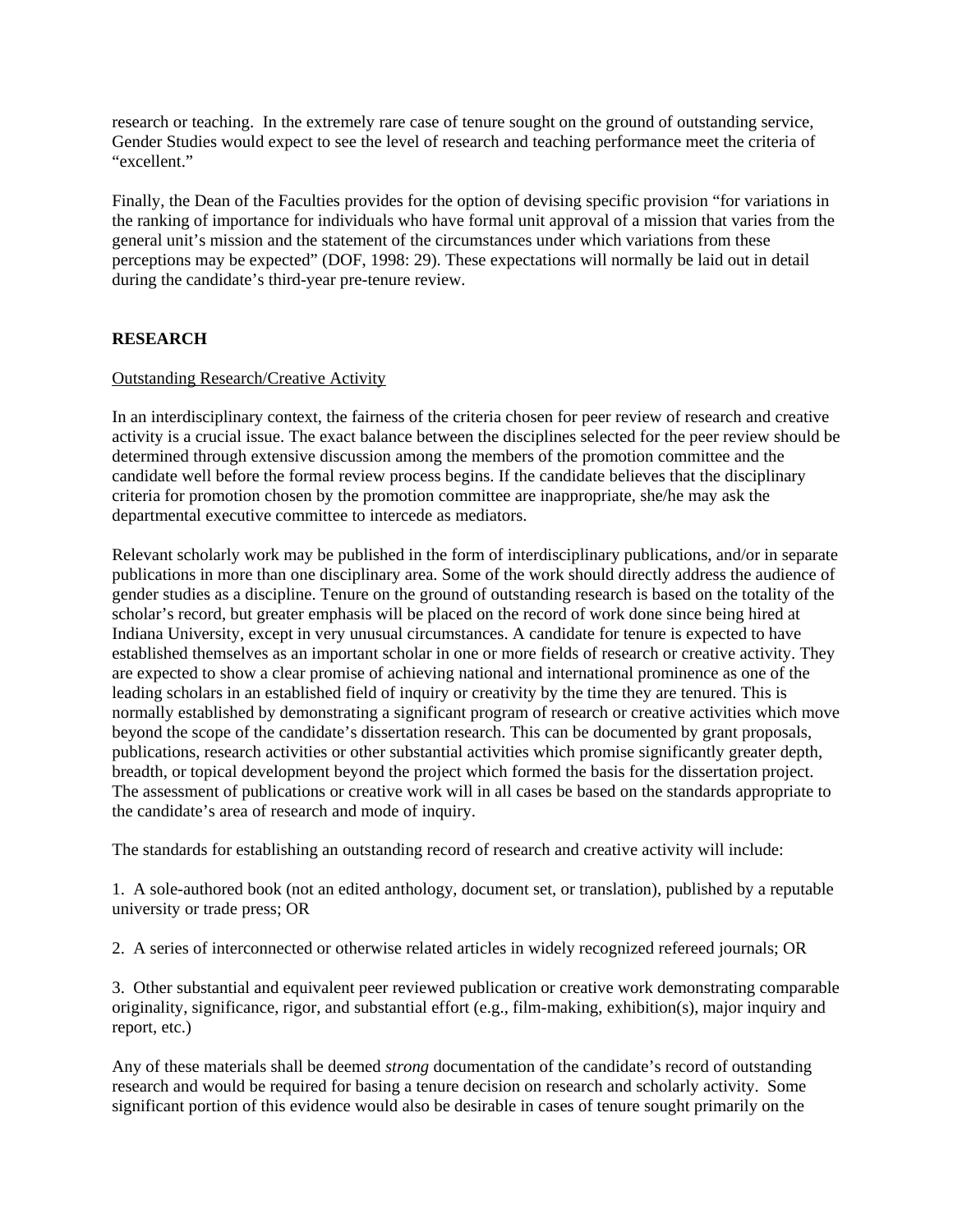basis of outstanding teaching or service.

### Additional supporting evidence of research or creative work

4. Articles in refereed journals and/or chapters in anthologies or parts of jointly authored books, especially those which foreshadow new directions in scholarship;

5. Editing anthologies, scholarly journals, monographs or book series, and/or related publications; compiling, annotating, or introducing original documents or source material; or translation, annotation, and editing significant foreign language texts;

- 6. Substantial review essays published in refereed journals;
- 7. Sponsored or invited reports with substantial scholarly content;
- 8. Catalogues for exhibitions or other creative work/events;
- 9. Assessable drafts of book(s) and/or articles in progress.

10. In applied fields where it is appropriate, a substantial body of technical reports, policy documents, project designs, or program evaluations may serve as the best evidence of a candidate's research and creative activity in the context of work within government, non-governmental, or international agencies and organizations.

11. the award of significant external and internal research grants, fellowships, prizes, honors, and related recognitions.

Any of these materials contribute to an assessment of a candidate's research/creative performance, especially insofar as they document an ongoing or developing program of scholarly/creative work, and the wider reputation and recognition which the candidate's work has achieved. In tenure cases based on outstanding teaching or service, such awards can document research/creative activity at the level of excellence required in such cases. In terms of an outstanding research case for tenure, such materials shall be *supplementary* to the above *strong* evidence of outstanding research [1-3]. Moreover, a significant body of such additional supporting evidence of research/creative work would be *essential* for tenure cases based on outstanding teaching or service.

### **Gender Studies Criteria for evaluating quality of research/creative activity**

With the potential diversity of research records and profiles among faculty seeking tenure and promotion, Gender Studies must use distinctive criteria for evaluating candidates' research and creative work. This accords with the Dean of Faculties Academic Guide (1998) requirement that each unit specify particular criteria for outstanding research and teaching relevant to its mission. Gender Studies tenure and promotion criteria center on interdisciplinarity and significance.

Interdisciplinarity: Outstanding research, creative work, and scholarly activity in Gender Studies tenure candidates can be demonstrated in a number of ways, significantly influenced by the academic background and project focus of the candidate.

In general, outstanding work in Gender Studies will display conceptual originality in project design, research questions, methods, and/or interpretive frameworks, with particular focus on critical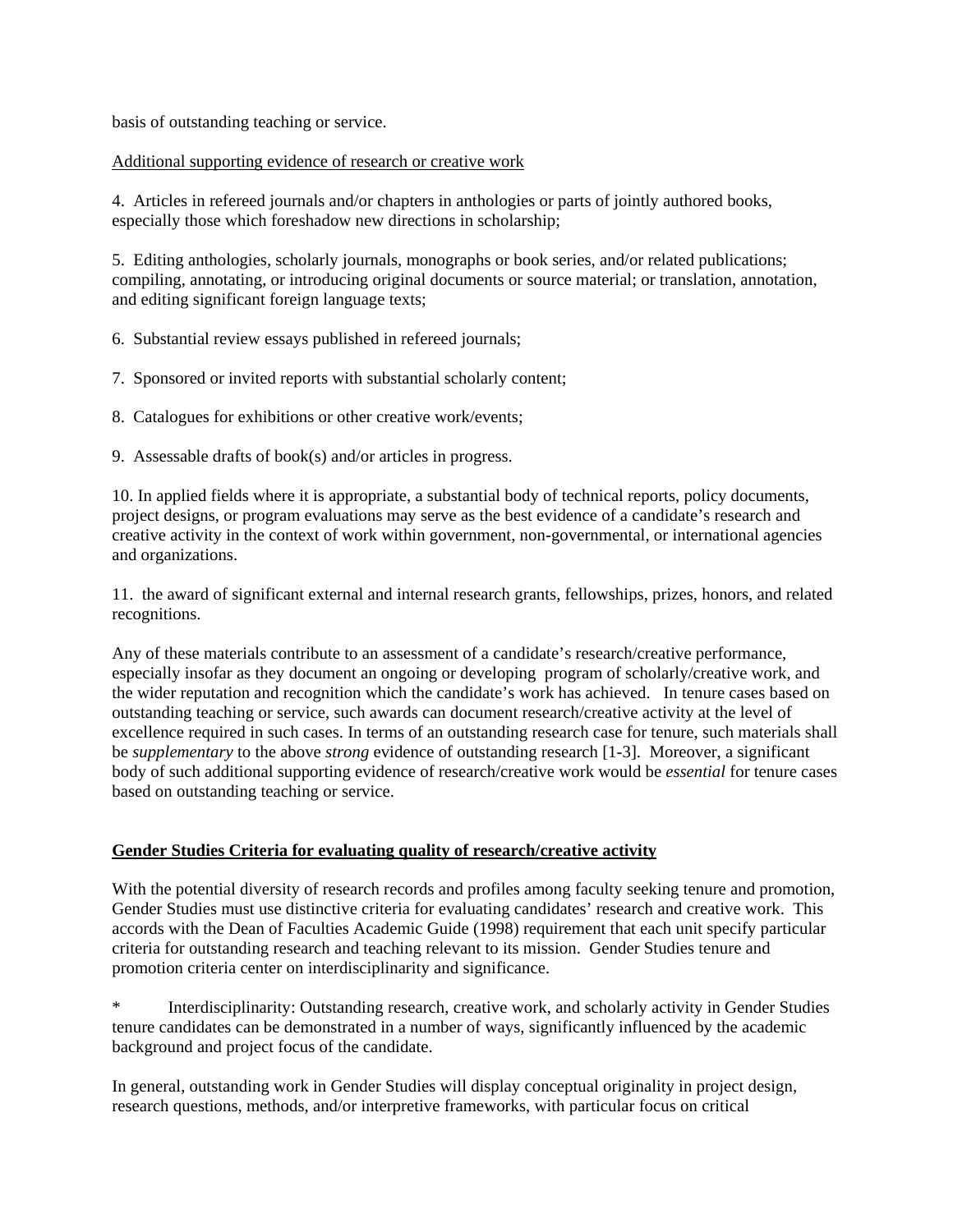interrogation of relevant gender issues or themes. Such work may be located primarily within one particular discipline, or more than one field, but normally it will have significant salience for gender studies as well as for scholars concerned with gender in another discipline or field.

In order to illuminate a problem or investigation most creatively, interdisciplinary scholars are free to – indeed, will often need to – extend beyond disciplinary conventions. We expect the candidate's statement to specifically address the issues of disciplinary position and the conditions of knowledge, discourses, or disciplinary consensus applicable to their scholarship.

Significance: Outstanding interdisciplinary scholarship/creative work can be demonstrated by any of several dimensions, including:

– the number of fields addressed and/or affected by the work; the range of audiences for the work; the 'cross-over' nature of the project, its relevance to a variety of scholarly groups or sub-fields. Measures or impact such as citation analysis can and should be used whenever it is possible and relevant.

– the importance of the candidate's research/creative activity to the state of knowledge or scholarly debate within gender studies.

– the depth of the candidate's achievement in applying the insights of gender studies to the interrogation, revision, or reconfiguration of gender-related scholarship within one or more traditional disciplines.

– other specific achievements in research/creative work involving the analysis of gender, including analytical integration, innovative methodology and means of presentation, the inspiration of new inquiries by other scholars, and other impacts on relevant scholarly fields and/or the general public or targeted audiences of practitioners or professions.

# **TEACHING**

### Outstanding Teaching

Degree/curricula design or revision, the range and record of teaching, mentoring students, pedagogical publications, national teaching recognition, peer review, and student data constitute elements of the superior teaching record.

- \* Outstanding teaching can be demonstrated by degree/curricula design or revision, the range and record of teaching, the quality of student mentoring, pedagogical publications in major interdisciplinary and disciplinary journals, national or international teaching recognition, peer review, and student evaluation data. Student evaluations alone must be interpreted with extreme care, and should always be supplemented by peer reviews of teaching. Strong student evaluations are not sufficient for demonstrating outstanding teaching.
- \* Degree Program and Curricula Design, Revision, Syllabi, and other Course Materials: In view of the developing character of gender studies, all Gender Studies faculty contribute appropriate new curricula and revision of existing courses to the unit's instructional offerings. Candidates for tenure and promotion on the basis of outstanding teaching should demonstrate major programmatic contributions to the unit's teaching profile and activities. Evidence of significant curriculum design and revision will furnish strong documentation of outstanding teaching.
- \* Pedagogical Publications: Faculty may make invaluable contributions to teaching through conference papers, professional panels, reports, surveys, articles, and textbooks related to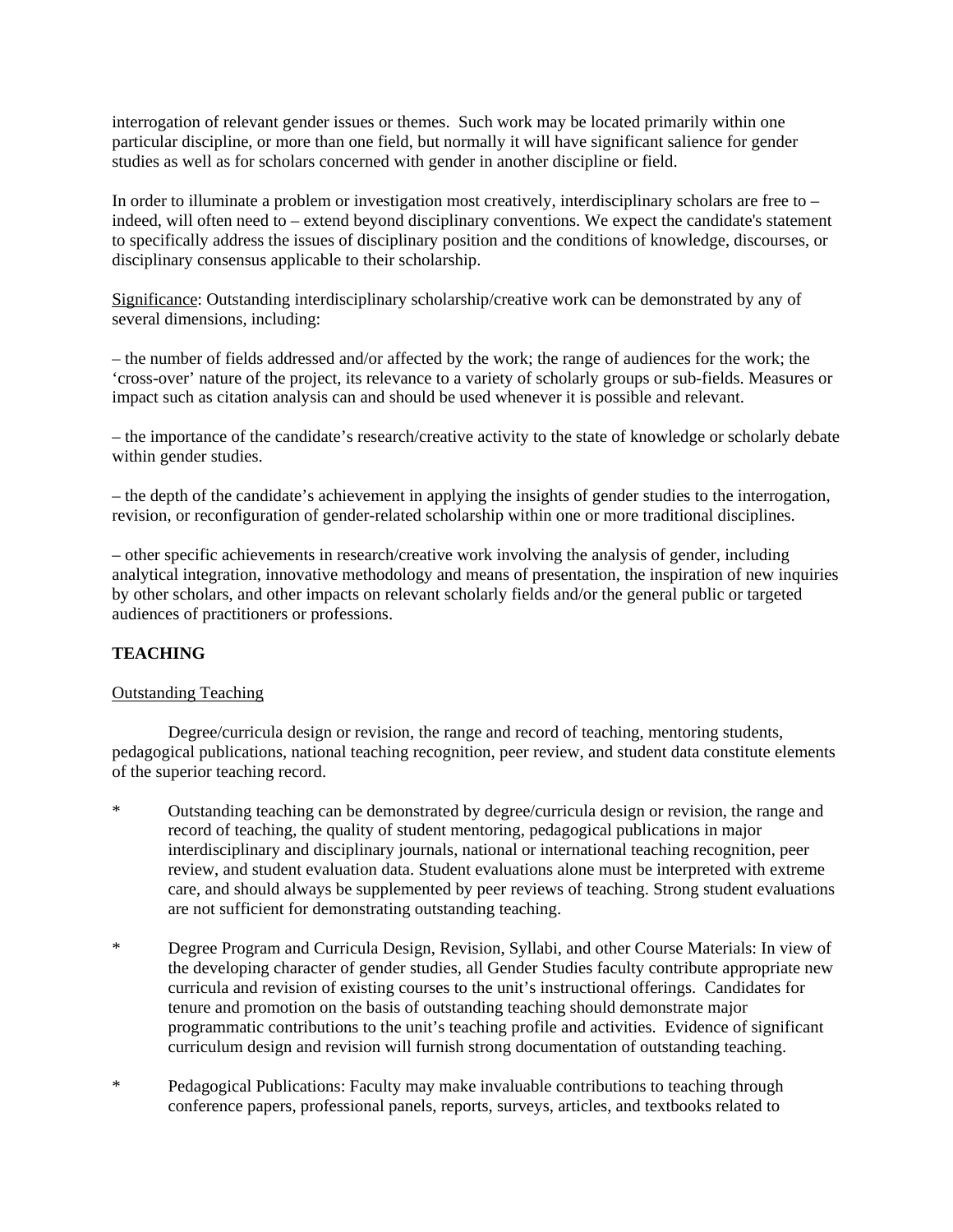teaching gender studies. Peer evaluations of this material are useful evidence for the promotion evaluation. Such materials establish strong evidence of outstanding teaching.

- \* Teaching Range and Record: In the years before tenure, Gender Studies faculty generally will instruct courses at all levels, demonstrating a record of facility and effectiveness with diverse student cohorts. Evidence of this range should be a part of the basic teaching record. Contributions to courses and student advising at undergraduate and graduate levels at IUB, other IU campuses, and at other colleges and universities constitute an important part of the candidate's record. Effectiveness at diverse levels will provide strong documentation of outstanding teaching. In some cases, however, a candidate for tenure may have taught a restricted range of courses due to programmatic requirements of the Gender Studies department, or because of commitments to other departments in the case of positions shared between departments. In these cases, teaching at diverse levels is not a requirement for demonstrating outstanding teaching.
- \* Peer Review: Reports of colleagues who have attended the candidate's classes are essential evidence of the quality of teaching. The record should include observations at various levels of teaching by more than one colleague, and it should also include retrospective interviews with students, and letters of support written by past students. Such evidence will provide strong evidence of the strength of outstanding teaching.
- \* Student Data: Enrollments, Evaluations, Performance: Relevant data may include: patterns of enrollment and characteristics of enrollees; trends in student evaluations of the candidate's instruction of the years before application for promotion; and comparative grade reports, and other areas of performance excellence, advising, technological and presentation innovations, and evidence of student learning. Awards to graduate and undergraduate students for work done under the supervision of the candidate will also provide evidence for outstanding teaching. Positive data support an assessment of strong support for outstanding teaching, but cannot establish such a record on their own.

### **Gender Studies Criteria for Evaluating Teaching**

Gender Studies criteria center on interdisciplinarity, innovation, integration, inspiration, and the stimulation of critical learning; appropriateness of teaching materials/methods for class level and rigor in standards and grading.

- \* Interdisciplinarity is a primary characteristic of excellence in Gender Studies teaching: it is reflected in teaching which uses diverse theories and methods to address and question established dogma, asks new questions in the gaps within existing knowledge, and develops creative approaches to producing and presenting knowledge. It fosters engagement and self-reflection among students. In general teaching in gender studies should transcend the limits of established disciplines.
- \* Innovation in teaching includes a faculty member's command of new developments in fields relevant to her/his teaching, and regular updating of syllabi, presentations, and pedagogical approaches.
- \* Integration the ready integration of diverse materials, theories, methods, and content in the process of exploring gender-related problems or issues. Outstanding performance in this area will be evident in syllabi, course materials, websites, lectures, seminar discussions, and written work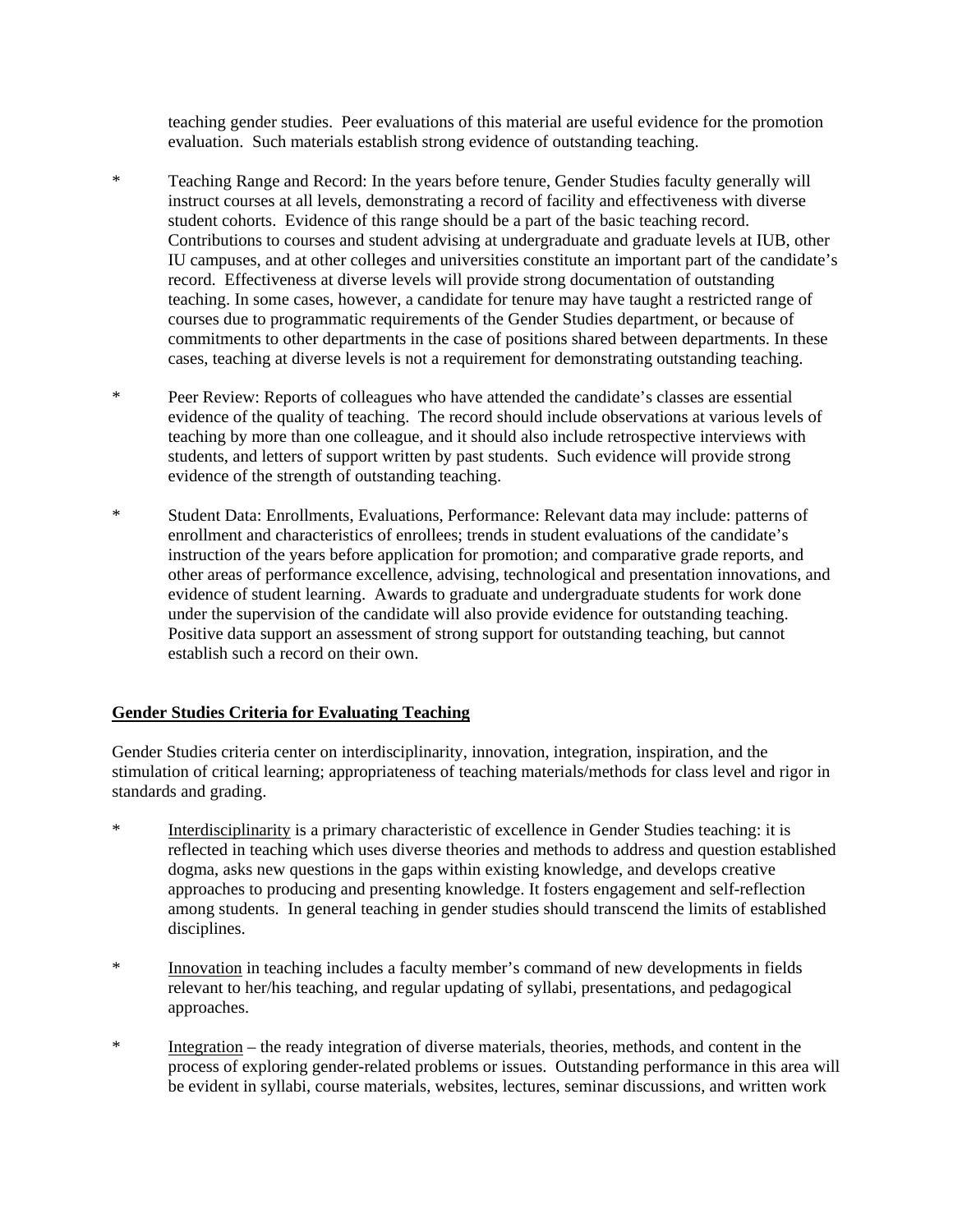produced by students, especially majors and graduate students. Effective intellectual integration is a key criterion of outstanding teaching in Gender Studies.

- \* Inspiration and Stimulation of Critical Learning is another key criterion for outstanding Gender Studies teaching, as manifest in syllabi, lectures, class discussions, grading comments, and student papers and projects.
- \* Appropriateness of Teaching Materials and Methods for Class Level is a particularly critical quality of outstanding instruction.
- \* Rigor, Constructiveness, and Equity in Evaluation of Student Work, is especially important with the wide variety of students in the Gender Studies classroom, drawn from many College departments and other schools on campus. It is important for Gender Studies faculty to adopted rigorous and constructive criteria for student performance.
- \* Other issues may arise because of the diversity of backgrounds of Gender Studies faculty. These will be outlined on a case-by-case basis, forwarded as a supplement to the tenure dossier.

# **SERVICE**

### Gender Studies specifications of material to be considered as evidence of outstanding service:

Service to Gender Studies at an outstanding level may be demonstrated by various activities including: donor relations and development; student recruitment, admission, advising, administration, departmental promotion and representation within and beyond the campus; organizing speaker visits, colloquia, conferences and similar events; collaborative departmental submissions to the College or campus, and policy or procedural revision. Since the college has advised departments that the service obligations and expectations of pre-tenure faculty should be lighter than faculty post-tenure, the criteria for outstanding service in tenure cases are considerably less than those expected at the time of promotion to full professor. Outstanding service for tenure constitutes a level which would be considered average for post-tenure faculty, bearing in mind also that many GS faculty have administrative commitments to more than one unit.

Service to the College and the University includes membership of College and University committees, working groups, and consultative bodies; presentations to special groups and events; giving advice and expert assistant to planning, development, recruitment, and outreach initiatives; assisting colleagues in other departments and schools and on other campuses; chairing or directing area studies or other interdisciplinary programs, centers and institutes. Such service can be documented with correspondence, reports, minutes, presentation transcripts, programs, and similar evidence. Again the expectations of pretenure faculty for service to the University are considerably lower than those for tenured faculty. Documentation of a high level of such service activities is strong evidence of outstanding strength of service in tenure cases, and a higher level yet is required for a judgment of outstanding strength in balanced tenure cases based on teaching, research and service.

Professional Service includes service to a candidate's scholarly field(s). Evidence could include: appointment to national boards, professional bodies, councils, and offices in societies related to research and scholarship. (Such appointments, of course, also indicate the candidate's national visibility and reputation.) Also service as a scholarly assessor, reviewer, and referee, to university and relevant commercial presses, granting agencies, and scholarly journals; presenting public lectures, conference keynotes and addresses, and related dissemination of scholarly work. (Such invitations may also reflect